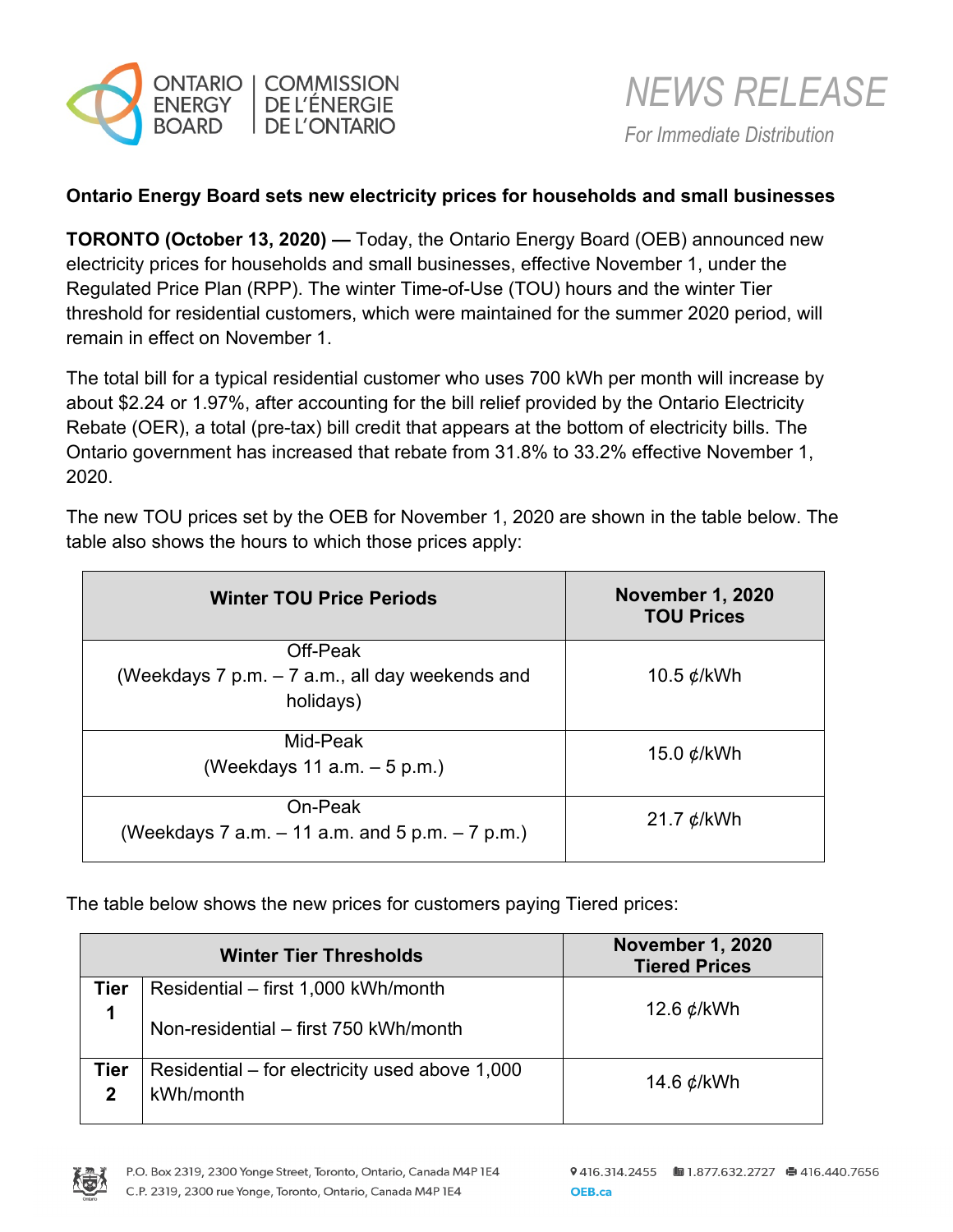| <b>Winter Tier Thresholds</b>                    | <b>November 1, 2020</b><br><b>Tiered Prices</b> |
|--------------------------------------------------|-------------------------------------------------|
| Non-residential – for electricity used above 750 |                                                 |
| kWh/month                                        |                                                 |

The total bill impact for individual customers across the province may vary depending on the customer's electricity usage and the utility that serves them.

The OEB last set RPP prices in November 2019. The OEB is required by law to set RPP prices at least once every 12 months, and to set those prices to reflect the expected cost of supplying RPP customers. The increase in prices reflects a combination of factors, including those associated with the COVID-19 pandemic, that have affected demand, supply costs and prices in the summer and fall of 2020. When setting RPP prices, the OEB typically includes an amount to recover the entire difference between what RPP customers have paid for electricity since prices were last set and what the actual supply cost was over the same period. Given the impact on customers and ongoing uncertainty relating to COVID-19, the OEB decided that the difference should be recovered over a longer, two-year period. If the difference was recovered over one year, the electricity costs recovered through RPP prices would have been roughly 1.6% higher.

There are a number of programs in place to support electricity customers at this time, including:

- The OER, introduced in November 2019 by the Government of Ontario, provides a rebate on the pre-tax amount of the total bill.
- Support for residential, small business and charitable organization customers that are struggling to pay their energy bills as a result of the pandemic is available through the [COVID-19 Energy Assistance Program](https://www.oeb.ca/rates-and-your-bill/covid-19-energy-assistance-programs) and [COVID-19 Energy Assistance Program for](https://www.oeb.ca/rates-and-your-bill/covid-19-energy-assistance-programs)  [Small Business](https://www.oeb.ca/rates-and-your-bill/covid-19-energy-assistance-programs) funded by the Government of Ontario.
- There are also a number of programs available to help low-income consumers. Find out more at [oeb.ca/billhelp](https://www.oeb.ca/rates-and-your-bill/help-low-income-consumers)

In addition, the OEB has called on electricity distributors to focus efforts on promoting solutions for customers that have arrears and increasing awareness of support that may be available to customers.

# **Additional Information and Resources**

- Read our Backgrounder
- [Read the RPP Reports](https://www.oeb.ca/industry/policy-initiatives-and-consultations/regulated-price-plan-rpp)
- Learn more about the COVID-19 Energy Assistance programs at [oeb.ca/ceap](https://www.oeb.ca/ceap)